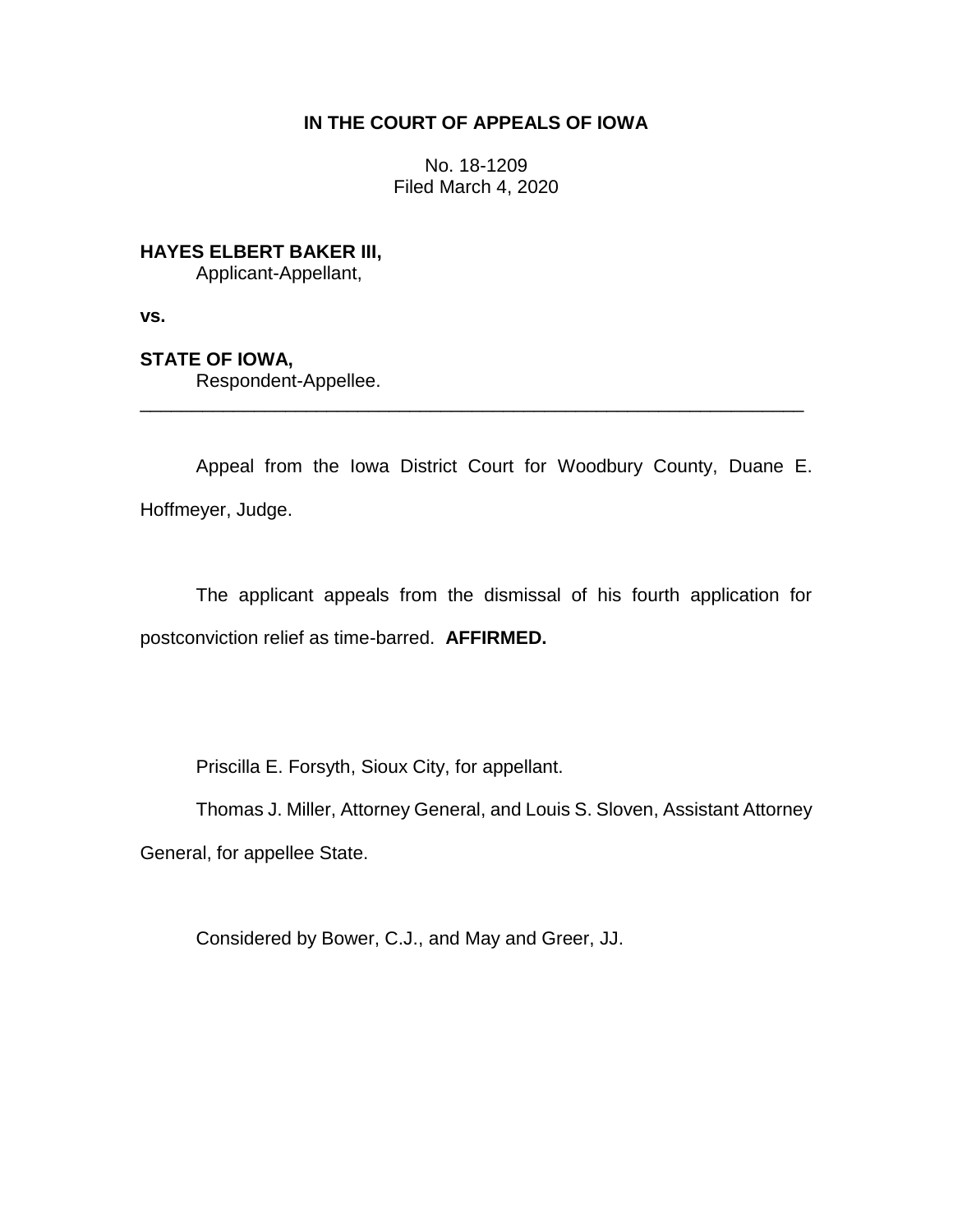#### **GREER, Judge.**

Hayes Baker III appeals the denial of his fourth postconviction-relief application (PCR) on statute-of-limitation grounds. He argues new evidence establishes an actual-innocence claim to overcome the statute-of-limitations defense. The State disagrees. We do as well.

#### **I. Background Facts and Proceedings.**

In March 2009, Baker entered Amanda Carey's home and assaulted her and her sister, the mother of his children, Brooke Carey. Because of those actions, on October 21, 2010, a jury convicted Baker of six criminal counts, including firstdegree burglary. Sentenced to a term of fifty years, Baker appealed the conviction. The conviction was affirmed. *See State v. Baker*, No. 10-2093, 2012 WL 170181, at \*1–2 (Iowa Ct. App. Jan. 19, 2012). Procedendo issued on March 22, 2012, almost six years before this fourth PCR filing. But after his direct appeal resolved, Baker filed a postconviction-relief action. That application was denied, and Baker then appealed that ruling. He argued in this first PCR his trial counsel was ineffective when he failed to interview and produce witnesses who would have testified Baker had consent to enter the Carey home, making it impossible to prove an element of the first-degree-burglary charge. Finding Baker was not credible and that the evidence against him was "overwhelming," the district court's denial of the first PCR was affirmed. *See State v. Baker*, No. 13-1387, 2014 WL 2885039, at \*2–3 (Iowa Ct. App. June 25, 2014) (finding attorney cannot fall below the threshold of reasonable competency by failing to interview witnesses whose existence his client has not shared). Not to be deterred, Baker filed two more PCR applications before the one we address today. In his second PCR application,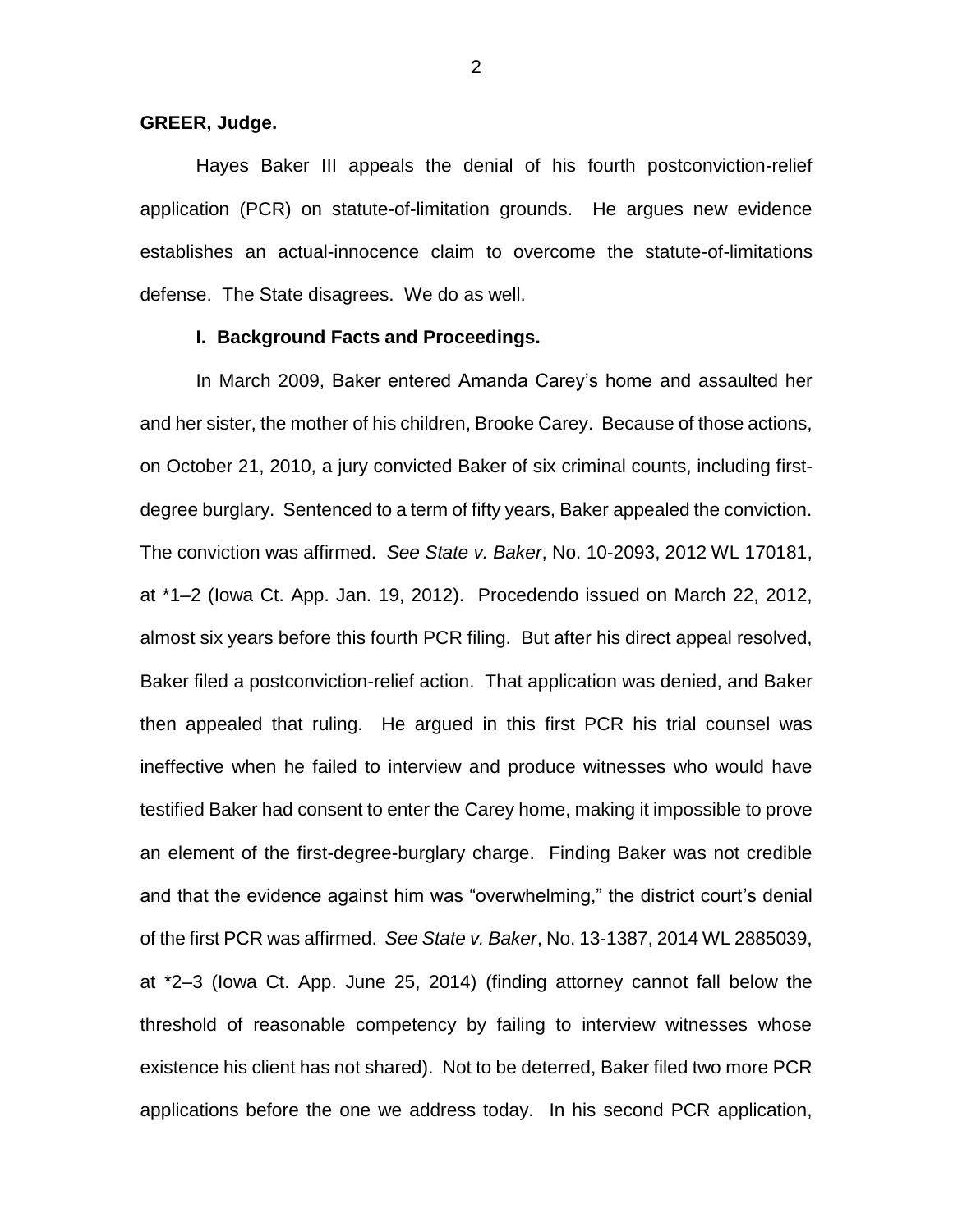Baker addressed new evidence relating to his competency to stand trial. *See State v. Baker*, No. 16-1375, 2017 WL 1735902, at \*3 (Iowa Ct. App. May 3, 2017) (finding that the claim of incompetency contradicted the record, including a competency evaluation, and with no plausible claim for an exemption from the statute of limitations, the filing "border[ed] on frivolous"). Baker voluntarily dismissed his third application.

Hoping for another look by our appellate courts, Baker asserts new evidence proves his actual innocence. Returning to his same themes, he argues that his possession of house keys to the home and that the "open door agreement" to enter the premises raises doubt of his guilt. The State moved for summary judgment on three points: statute of limitations, claim preclusion, and repetitive actions. Baker resisted the motion, urging a genuine issue of material fact was generated as to his innocence and that as a matter of first impression, the court should "follow the lead of the federal courts, and adopt an exception to the procedural bars applicable in postconviction cases." The district court granted summary judgment and ruled the PCR application was barred under Iowa Code section 822.3 (2018)<sup>1</sup> because the statute of limitations ran and no exception to the limitation period existed. Baker appeals.

 $\overline{a}$ 

<sup>&</sup>lt;sup>1</sup> Iowa Code section 822.3 states in pertinent part:

All other applications must be filed within three years from the date the conviction or decision is final or, in the event of an appeal, from the date the writ of procedendo is issued. However, this limitation does not apply to a ground of fact or law that could not have been raised within the applicable time period.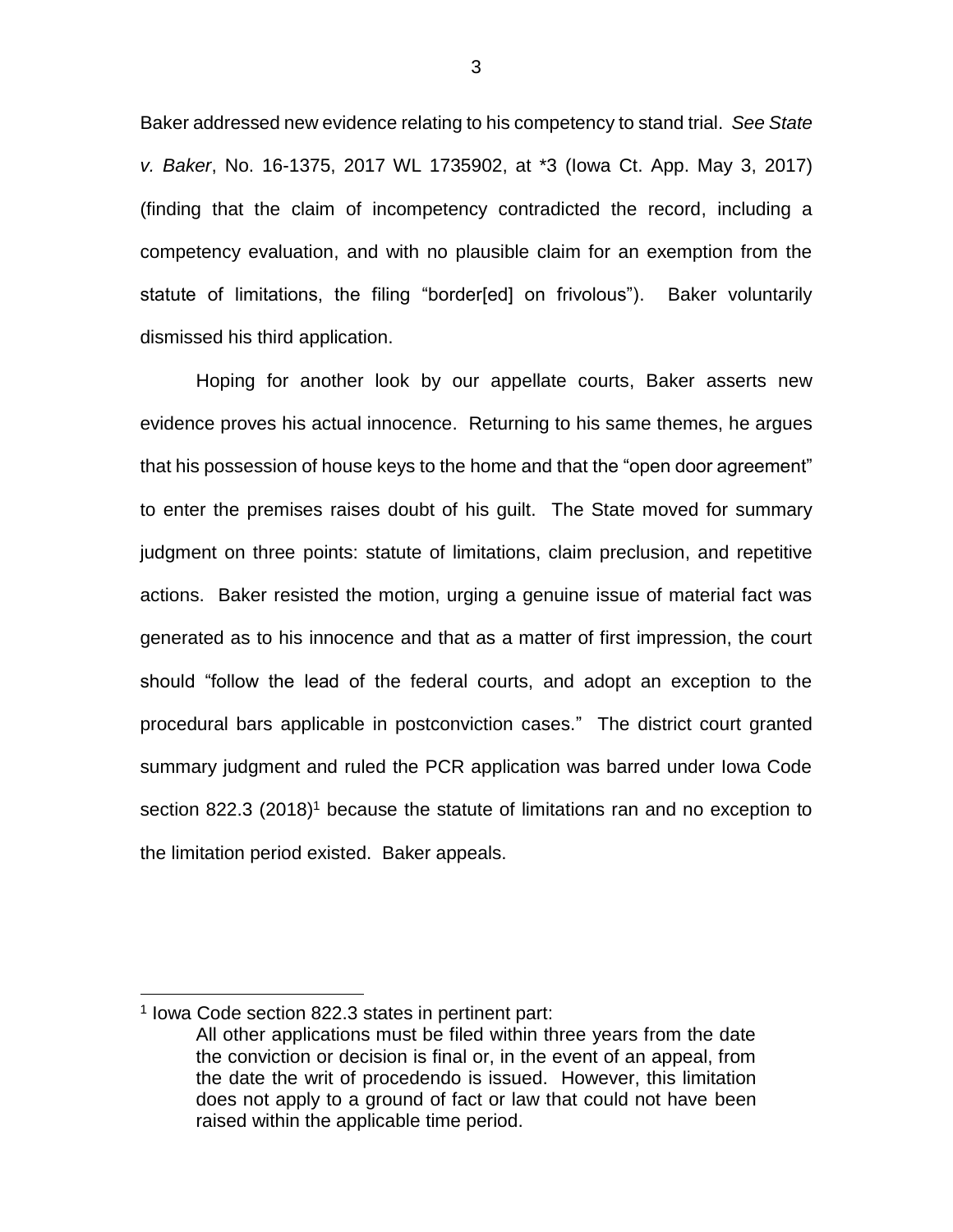#### **II. Standard of Review.**

Denials of PCR applications are generally reviewed for correction of errors at law unless they raise constitutional issues. *See Perez v. State*, 816 N.W.2d 354, 356 (Iowa 2012). A PCR "action based on newly discovered evidence is reviewed for corrections of errors at law." *See More v. State*, 880 N.W.2d 487, 498 (Iowa 2016).

Summary dismissals of PCR applications are also reviewed for errors at law. *See Castro v. State*, 795 N.W.2d 789, 792 (Iowa 2011). Just as in a civil case, summary judgment principles apply here. *Dewberry v. State*, \_\_\_ N.W.2d  $\frac{1}{2}$ ,  $\frac{1}{2}$ , 2019 WL 6633750, at \*3 (lowa 2019). Summary disposition of a PCR action is analogous to summary judgment in a civil case. *See Manning v. State*, 654 N.W.2d 555, 559 (Iowa 2002). As in a civil case, the moving party has the burden of proving the material facts are undisputed to succeed in a summary judgment action. *Castro*, 795 N.W.2d at 792. And the nonmoving party cannot rest on conclusory allegations in the pleadings to refute a properly supported motion for summary judgment. *See* Iowa R. Civ. P. 1.981(5).

#### **III. Analysis.**

 $\overline{a}$ 

Looking to change Iowa case law, Baker contends that his actual innocence claim provides a "gateway," blocking application of the statute-of-limitations defense for his PCR claim. He urges adopting the "gateway" theory formulated by the United States Supreme Court but not yet adopted by the Iowa Supreme Court.<sup>2</sup>

 $2$  For an in-depth discussion of the differences between a gateway claim, not recognized under Iowa law, versus a freestanding claim recognized under Iowa law. *See Schmidt v. State*, 909 N.W.2d 778, 790–92 (Iowa 2018).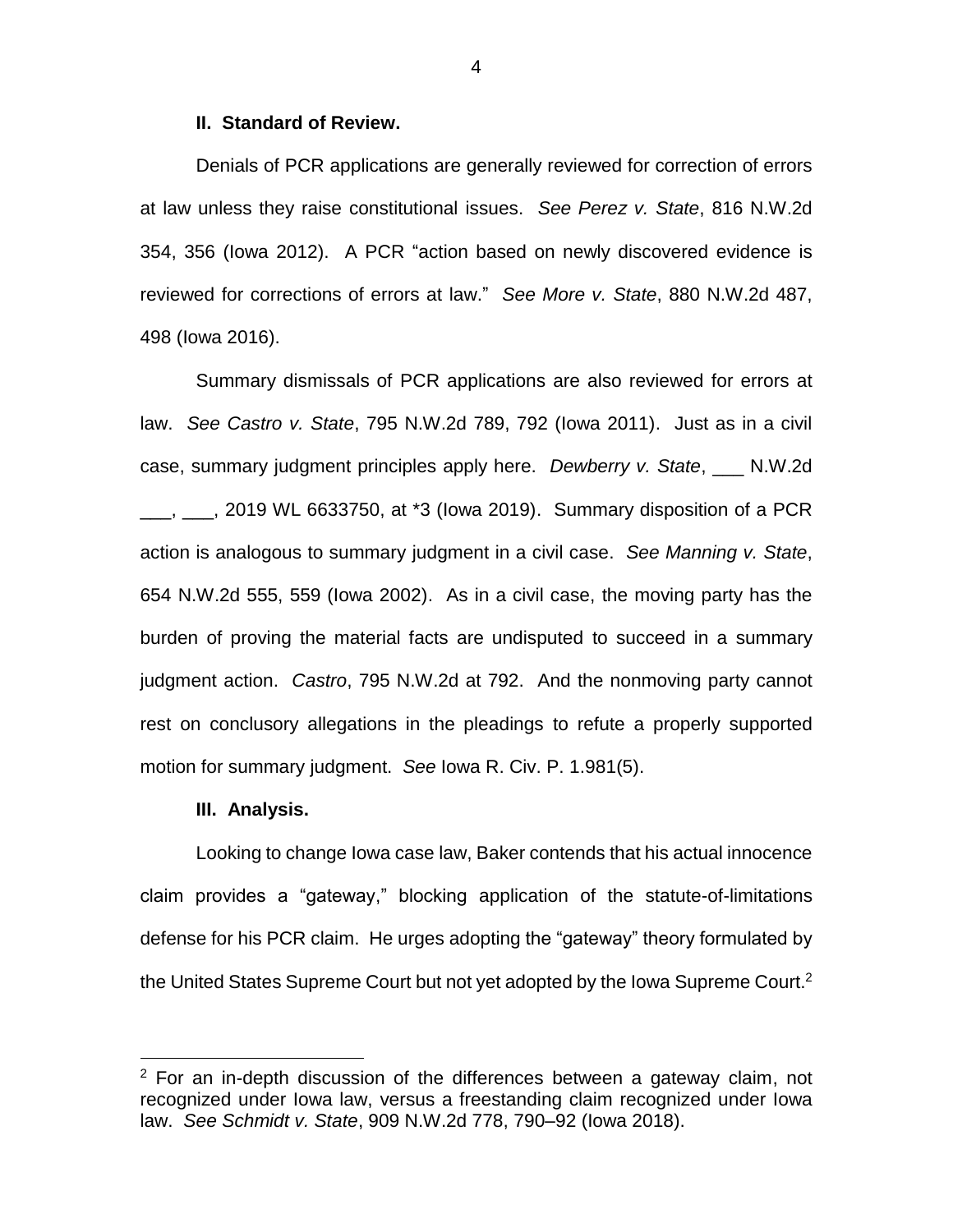In his words, Baker "raises his claim of actual innocence not as a freestanding claim, but as a gateway by which to obtain review of a constitutional error relating to his conviction despites the statute of limitations and other procedural barriers." We decline the invitation to charge ahead of our supreme court. *Grayson v. State*, No. 15-1382, 2016 WL 6652357, at \*1–2 (Iowa Ct. App. Nov. 9, 2016) (noting "the actual innocence exception [announced in *Schlup v. Delo*, 513 U.S. 298, 320 (1995),] has not been addressed nor adopted by the Iowa Supreme Court").

Iowa courts do recognize a freestanding actual-innocence claim available as a safety valve for an innocent applicant convicted of a crime. *Schmidt*, 909 N.W.2d 795–98 (holding that even though defendant pleaded guilty, a witness recantation unavailable within the three-year statute-of-limitation period provided a sufficient basis to avoid a time bar to the actual-innocence claim in a PCR proceeding). Baker did not urge this vehicle. But even if he had, to avoid the statute-of-limitations requirements of Iowa Code section 822.3, Baker must show he could not have raised the grounds of fact asserted here within the applicable time period. *Id.* at 798–99; *see also Dewberry*, 2019 WL 6633750, at \*5 (refusing to expand the actual innocence claim to claims of legal innocence focusing on the degree of the offense rather than factual innocence). As noted by our supreme court, "An applicant must first meet the procedural requirements governing the presentation of postconviction-relief claims as set forth in Iowa Code chapter 822. For example, the applicant must comply with the statute of limitations or prove a statutory exception thereto." *Dewberry*, 2019 WL 6633750, at \*3 (citations omitted). Once the procedural hurdles are met, the PCR applicant must establish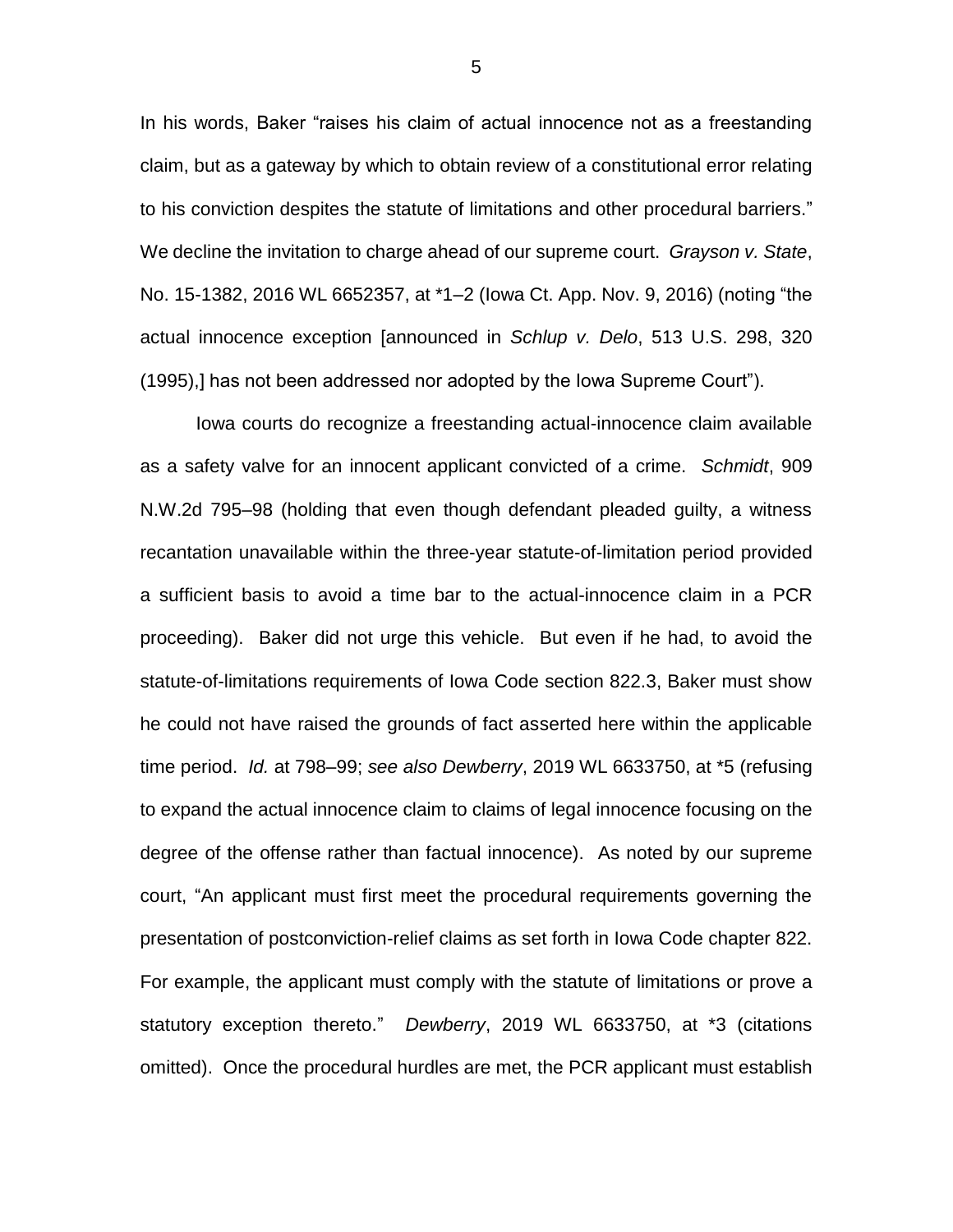a claim of actual innocence by "clear and convincing evidence he or she was factually innocent of the offense of conviction." *Id.* at \*8.

Baker's claims of innocence are old and repetitive. These themes have been tried, tested, and rejected by the jury and the district court.<sup>3</sup> With the benefit of the trial transcript, the PCR court noted that Baker took the stand at his trial and testified he had keys to Amanda Carey's home and believed he had standing permission to enter the home. In his first PCR, Baker again raised arguments that he had permission to enter Carey's home and had keys to the home. *Baker*, 2014 WL 2885039, at \*1–3. At that point in Baker's appellate history, the Iowa Court of Appeals opined the proof of his crime was "overwhelming." *Id*.

Confined by a three-year statute-of-limitation period, unless Baker identified a ground of fact or law that could not have been raised within the applicable time, his claim is barred. On this record, Baker shows no new grounds of fact or law establishing his innocence. Even so, under the freestanding actual-innocence claim, an applicant "must meet the demanding actual-innocence standard to prove the validity of [his or her] actual-innocence claims." *Schmidt*, 909 N.W.2d at 793. Such a "demanding standard balance[s] the liberty interest of a factually innocent person to be free from conviction and criminal sanction against the state's legitimate interests in finality and the conservation of judicial resources." *Dewberry*, 2019 WL 6633750, at \*4. Having produced no new evidence or law

 $\overline{a}$ 

<sup>&</sup>lt;sup>3</sup> Even under the gateway actual-innocence exception, proof of claims of constitutional error must include "new reliable evidence—whether it be exculpatory scientific evidence, trustworthy eyewitness accounts, or critical physical evidence—that was not presented at trial." *Schlup*, 513 U.S. at 324.